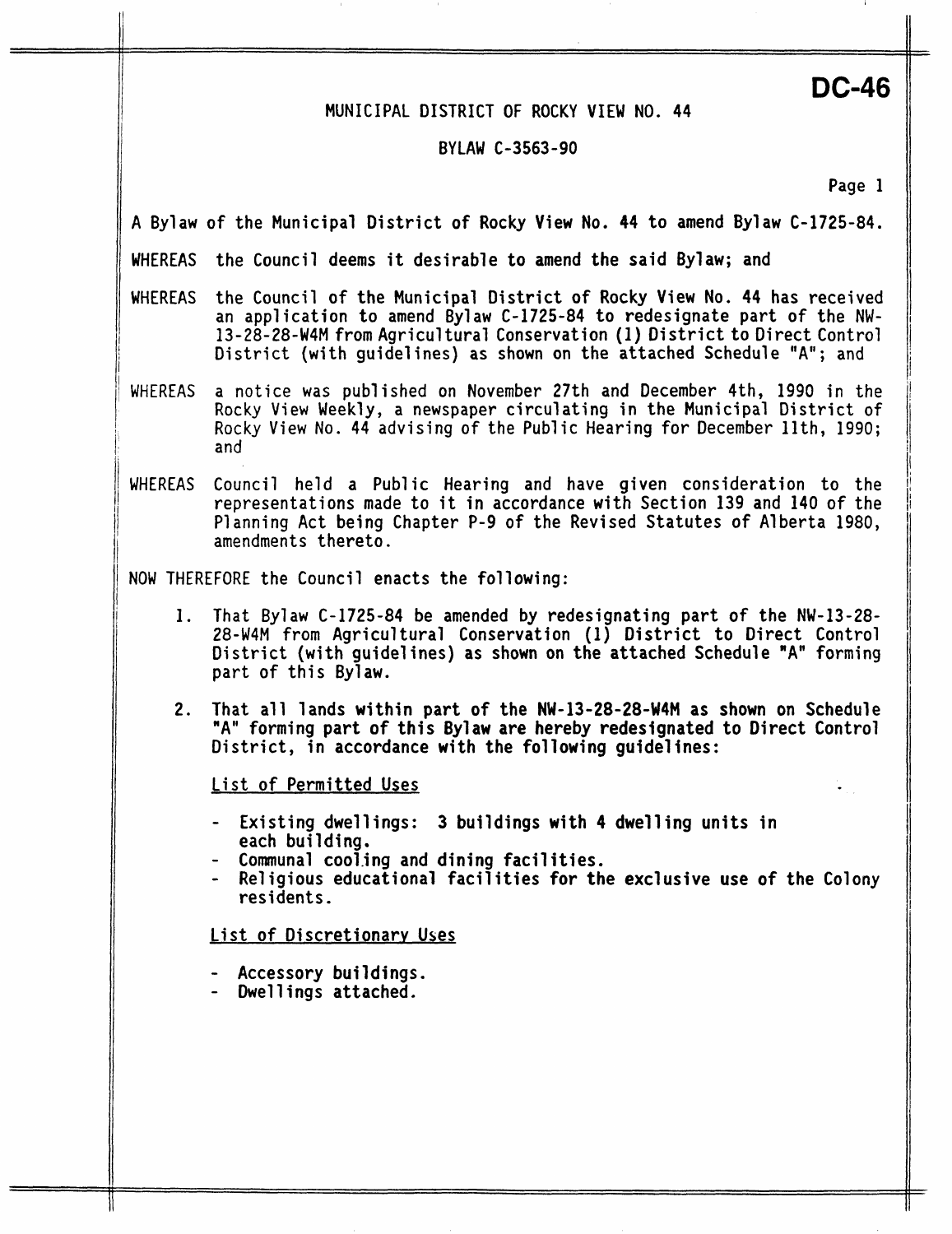## **MUNICIPAL DISTRICT OF ROCKY VIEW NO. 44**

### **BYLAW C-3563-90**

# **Minimum and Maximum Reauirements**

- **Maximum number of dwelling units per dwelling attached: 5.**
- **Maximum number of dwelling attached buildings: 5.**
- **Maximum height of dwellings attached: 10 metres (32.81 feet).**
- **Minimum total floor area** of **a dwelling unit: 141.2 m. sq.**
- **(1520 ft. sq.).**  - Maximum height of accessory buildings: 5.5 metres (18.04 feet).
- Maximum floor area of accessory buildings: 150 m. sq.
	- **(1614.64 ft. sq.).** <sup>I</sup>

# **Exterior** Finish

- To **the satisfaction of the Municipal Planning Commission.**
- **3.** The Bylaw comes into effect upon the date of its third reading.  $\qquad \qquad \frac{1}{2}$

**File: 8313003** 1:

First reading passed in open Council, assembled in the City of Calgary, in the ! **Province** of **Alberta, this 20th day of November, 1990, on a motion by Councillor** 'I <sup>I</sup>**Vincent.** 4

'I I **Second reading passed in open Council, assembled in the City of Calgary, in the**  1; **Province** of **Alberta, this 11th day** of **December, 1990, on a motion by Councillor** ,; j( **Isley.** *is* 

 $\begin{bmatrix} 1 \\ 2 \end{bmatrix}$ jl **Third reading passed in open Council, assembled in the City of Calgary, in the**  ~i **Province** of **Alberta, this 11th day of December, 1990, on a motion by Councillor** 1: **Vincent.** 

**REEVE OR DEPUT** 

I:

[I it

**Page 2** 

I

**<sup>I</sup>'** 

I! !